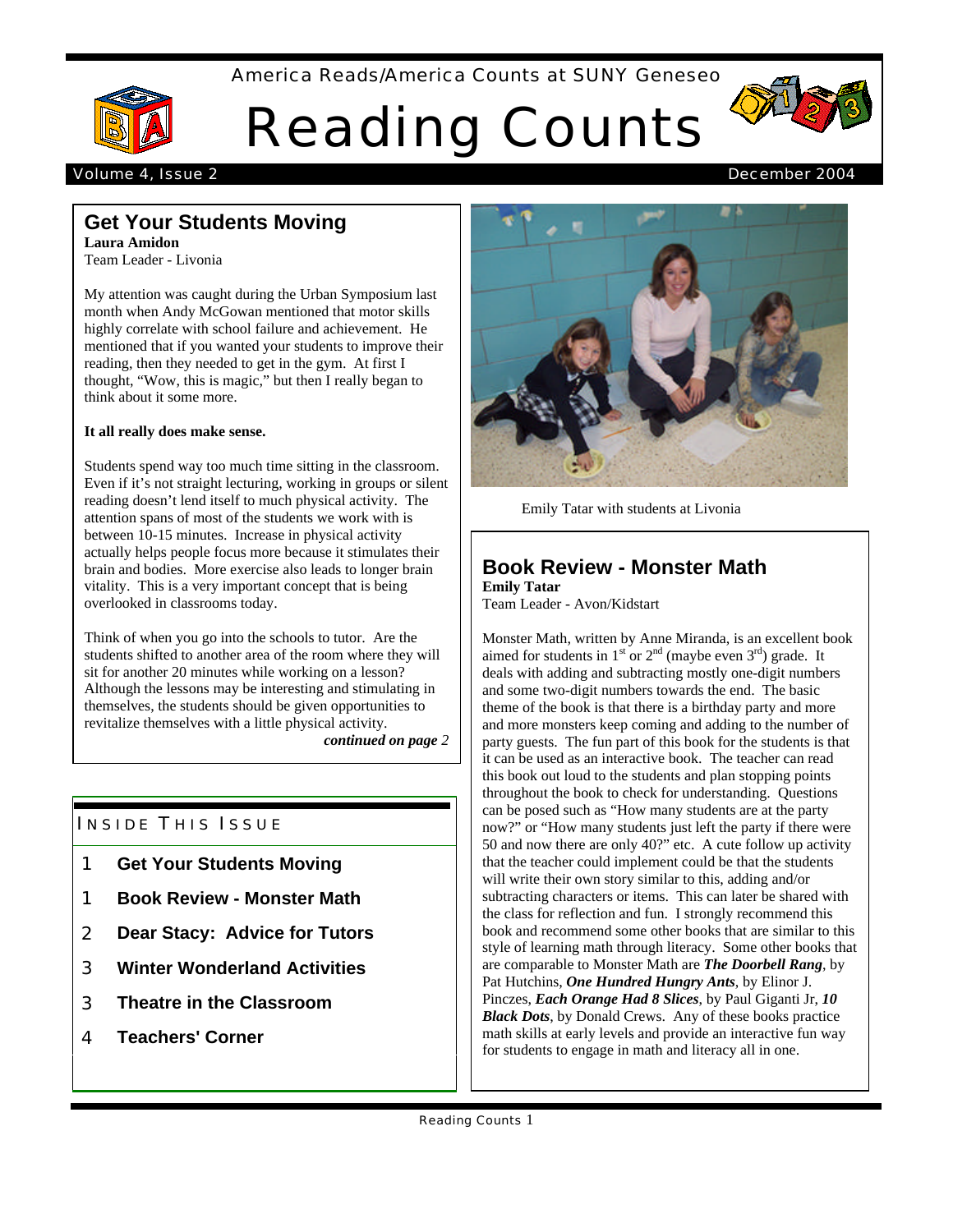## **Get Students Moving**, *continued from page 1*

I tested this theory during my last tutoring visits. I had the students get up and play a miniature game of Simon Says. They had fun with the game, but were moving aboutworking up a good heart rate. I then pulled out a ball, which I passed between the students, and had them answer questions when they caught it. I would ask questions that led up to the lesson or activity we would be working on and even gave the students some chances to ask questions of their own. This time took only 5-10 minutes, but was the wisest time I had ever spent. The students were eager to get into the lesson; they displayed a new kind of energy I wasn't used to seeing at the end of their school day. They enjoyed the informal approach and definitely the option to get up and move about.

I encourage all of you to try to adapt some sort of physical activity in your lessons. Even if it may be difficult to transition in the middle of the lesson to a physical activity and hope to get them back on focus, try an activity out in the beginning.

These moments of revitalization will make all the difference.



#### **Dear Stacy: Advice for Tutors Stacy Jusianiec**

Team Leader - Dansville

Dear Stacy,

 I work with groups of students, usually I get through the whole class and I am going to play a game as my activity. I want to give the students some type of award or gift at the end of the day, but I'm stuck.

Any ideas? "Award Ideas"

Dear "Award Ideas",

 Awards and gifts are great reinforcers and can be a great motivation for the students. Depending on the grade level you can modify any of these choices: sticker, pencil, fun eraser, piece of candy (be careful with allergic students), a certificate, or a handmade paper/sticker simply saying 'great job'. Basically, anything you give the students will excite them and they will be thankful (hopefully at least). Remember to always consult your teacher to see if the awards are appropriate and especially to see if there are any candy or foods that students are allergic to. Hope this helps!

#### Dear Stacy,

 My last day of tutoring is coming up soon. What can I do for my students or class to say thank you or goodbye?

"Last Visit"

Dear "Last Visit",

 It's a great idea to give your students something on your last day or at least express your thanks and give your farewell. You can possibly make little certificates for each student. Make sure to get a list of the class names, so you spell them correctly. Make the certificate colorful and simply write- "Congratulations on a great job", "Thank you for being a great student or class" or "Have a great winter or rest of the year". Choose to write what you think is appropriate. The students will enjoy something made from their tutor and will have something to remember you by! This is just one idea, but you can modify it to your grade level and to exactly how specific you want it. Good Luck!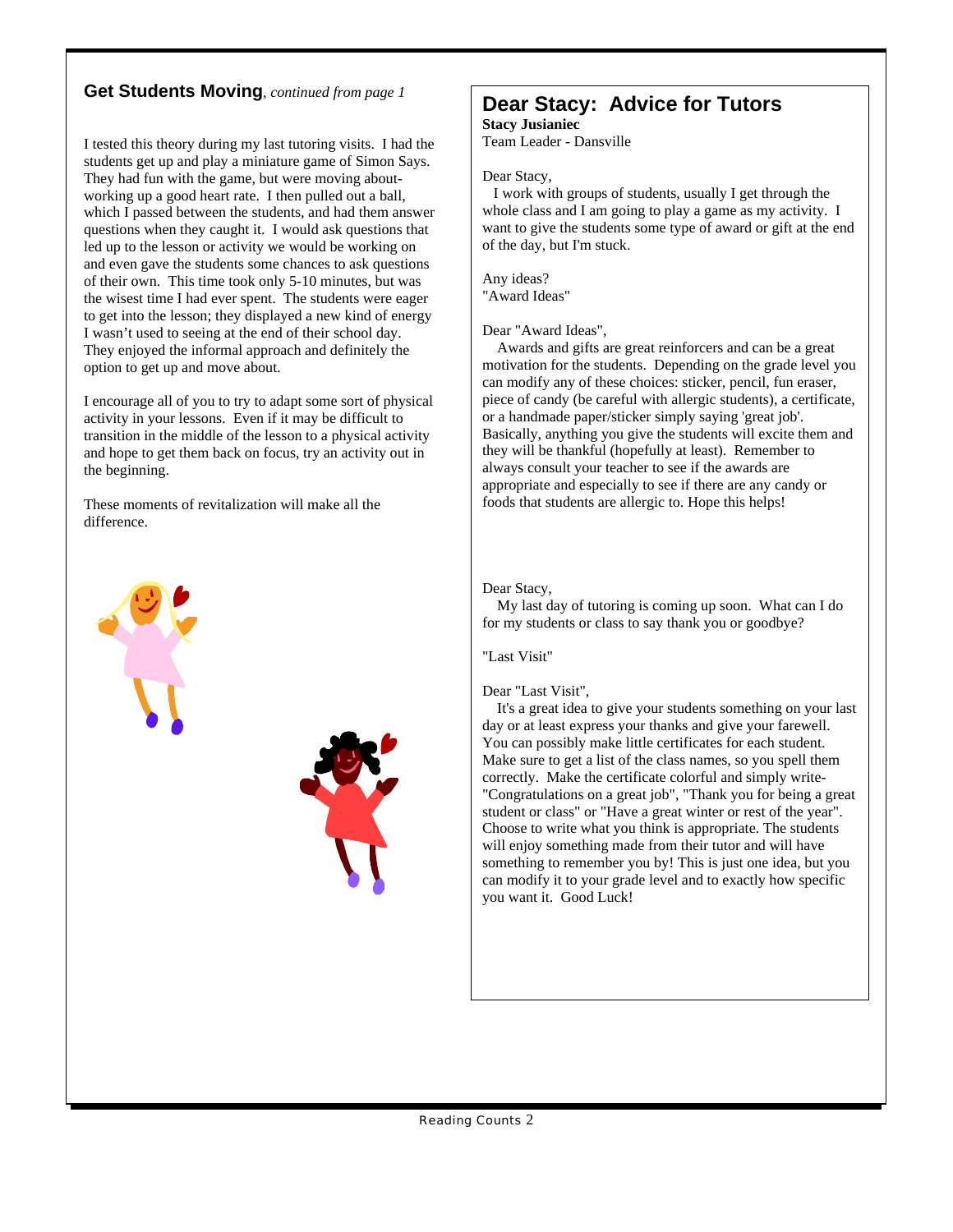## **Ideas and Activities**

### **It's a Winter Wonderland with Reading and Math Jennifer Joseph**

Team Leader - Mt. Morris

Here are a few fun ways to incorporate the winter holiday season into your tutoring sessions. The holidays are just another way to motivate and excite your students for their tutoring session! You and your students will love these activities because they are engaging and the students can actively participate all while you both are having fun and getting work done at the same time!

#### *Reading/Language Arts:*

**Acrostic Holiday Poem:** Use holiday or winter terms **ABC Holiday Book:** Make a holiday or winter alphabet book with your students. Each page of the book should have a letter of the alphabet and a holiday or winter picture that starts with that letter. You could have pictures provided, have students cut them out of magazines, or draw them themselves. For example, Aa is for angel, Bb is for bells, Cc is for candles, Dd is for decorating, Ee is for elf, etc.

*Polar Express* **your way to sequencing:** Read the book, *The Polar Express* by Chris Van Allsburg with your students. Use train templates with the main ideas of the story written on them to work on sequencing. Have the students arrange the pieces of the train in order of the events in the book! After they put the train together, they'll be well on their way to being better sequencers.

**Winter wonderland theme:** Use any of the following winter/holiday books to read with your students and have students create a new ending for the books that you/they have read.

> Froggy's Best Christmas by Jonathon London The Mitten by Jan Brett

> Puppies in the Snow by James Young (Good counting book too) Iggy Pig's Snowball Fight by Vivian French

> > *continued on page 4*

#### **Using Theatre in the Classroom Noelle Rich**

Team Leader - Geneseo

Do you still remember all the lines from the play that you were in when you were a second grader? Why is it that that information stuck with you after so many years, and yet you forget a phone number right after looking it up? The answer is simple. The *play* was fun and interesting! Using theatre to teach can increase a student's ability to understand abstract concepts because it actively engages their imaginations. So how can theatre be incorporated into teaching and tutoring? The possibilities are endless!

Some may think that Math is one of the less "theatrical" subjects, but it doesn't have to be! Younger students can perform skits where they pretend to be in a store, and have to correctly count out their money. They can create dances or movements that help them remember how to count by 5's or 10's and present them to the class. Older students can make believe that they are in a fancy restaurant and must carefully calculate what foods they may order when given a budget. They can also invent characters that give personalities to mathematical operations (such as "Selfish Subtraction", who's always taking away, but never giving back) and present these personas to younger students.

Language Arts is especially compatible with theatre. When working with students in lower grades, something as simple as slipping a puppet onto your hand as you read a story can completely enrapture the most uninterested student. A regular story read in a small group can immediately become a skit when each student is assigned the dialogue of a certain character. Students in higher grades may enjoy writing monologues that depict the thoughts of a character in the novel that they are reading, and then perform them for the class. These students may even wish to create their own plays during writing time.

Theatre can help students build up their selfconfidence, especially when they are able to present their work to others and receive positive feedback. However you choose to incorporate theatre into your lessons, you can be sure that the students will take a great deal from it, and any experience that allows them to be creative.